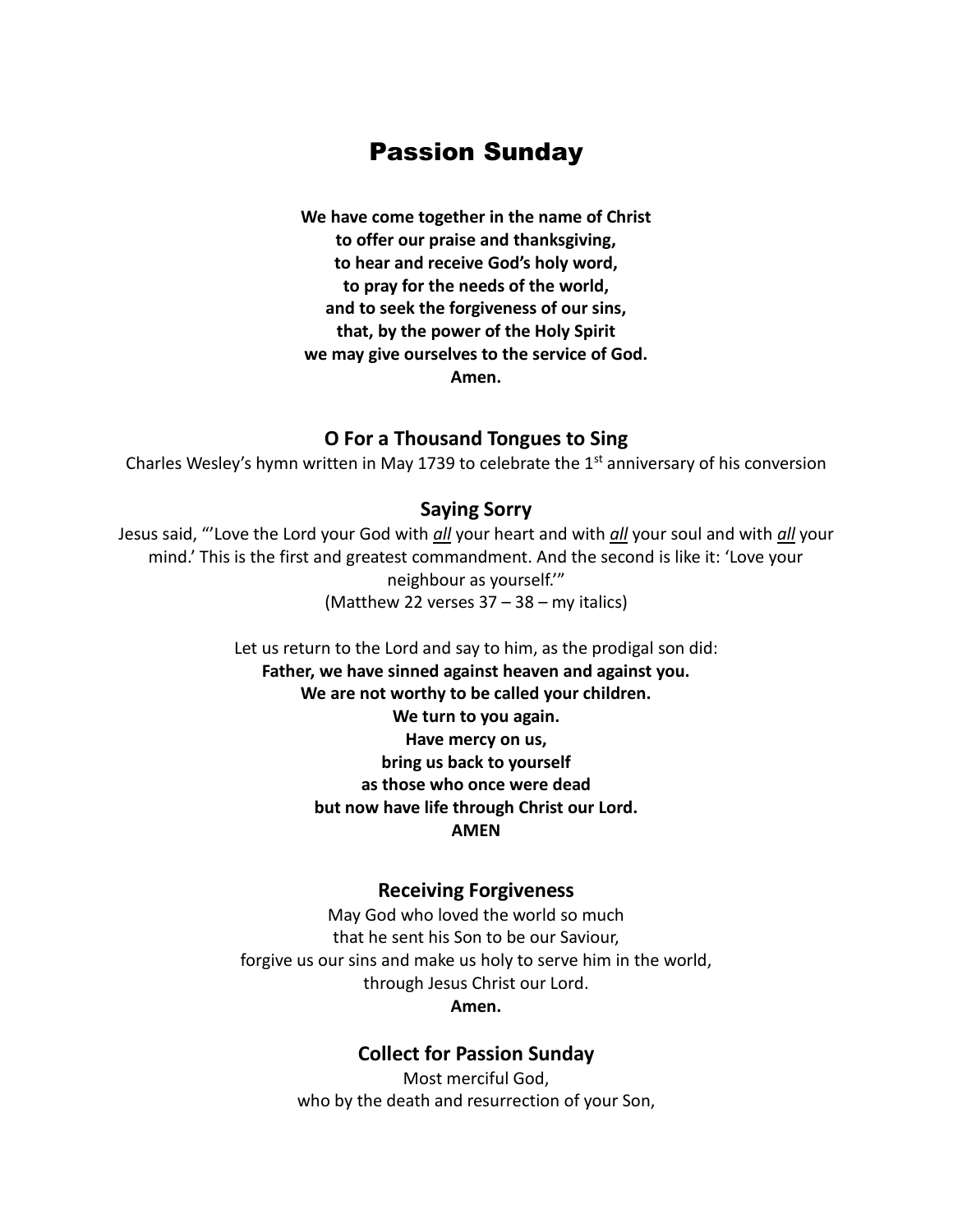Jesus Christ, delivered and saved the world: grant that by faith in him who suffered on the cross we may triumph in the power of his victory; through Jesus Christ your Son our Lord, who is alive and reigns with you, in the unity of the Holy Spirit, one God, now and for ever. **Amen.**

### **Sung Creed**

### **Philippians 3:5-16 (NIV)**

<sup>5</sup> circumcised on the eighth day, of the people of Israel, of the tribe of Benjamin, a Hebrew of Hebrews; in regard to the law, a Pharisee; <sup>6</sup> as for zeal, persecuting the church; as for righteousness based on the law, faultless.

 $7$  But whatever were gains to me I now consider loss for the sake of Christ.  $8$  What is more, I consider everything a loss because of the surpassing worth of knowing Christ Jesus my Lord, for whose sake I have lost all things. I consider them garbage, that I may gain Christ

 $9$  and be found in him, not having a righteousness of my own that comes from the law, but that which is through faith in Christ—the righteousness that comes from God on the basis of faith.  $10$  I want to know Christ—yes, to know the power of his resurrection and participation in his sufferings, becoming like him in his death,  $^{11}$  and so, somehow, attaining to the resurrection from the dead.

 $12$  Not that I have already obtained all this, or have already arrived at my goal, but I press on to take hold of that for which Christ Jesus took hold of me. <sup>13</sup> Brothers and sisters, I do not consider myself yet to have taken hold of it. But one thing I do: Forgetting what is behind and straining toward what is ahead,  $^{14}$  I press on toward the goal to win the prize for which God has called me heavenward in Christ Jesus.

### **Privilege and Compassion**

Rachel Burchell reports…

### **John 12:1-11 (NIV)**

Six days before the Passover, Jesus came to Bethany, where Lazarus lived, whom Jesus had raised from the dead. <sup>2</sup> Here a dinner was given in Jesus' honour. Martha served, while Lazarus was among those reclining at the table with him.  $3$  Then Mary took about a pint of pure nard, an expensive perfume; she poured it on Jesus' feet and wiped his feet with her hair. And the house was filled with the fragrance of the perfume.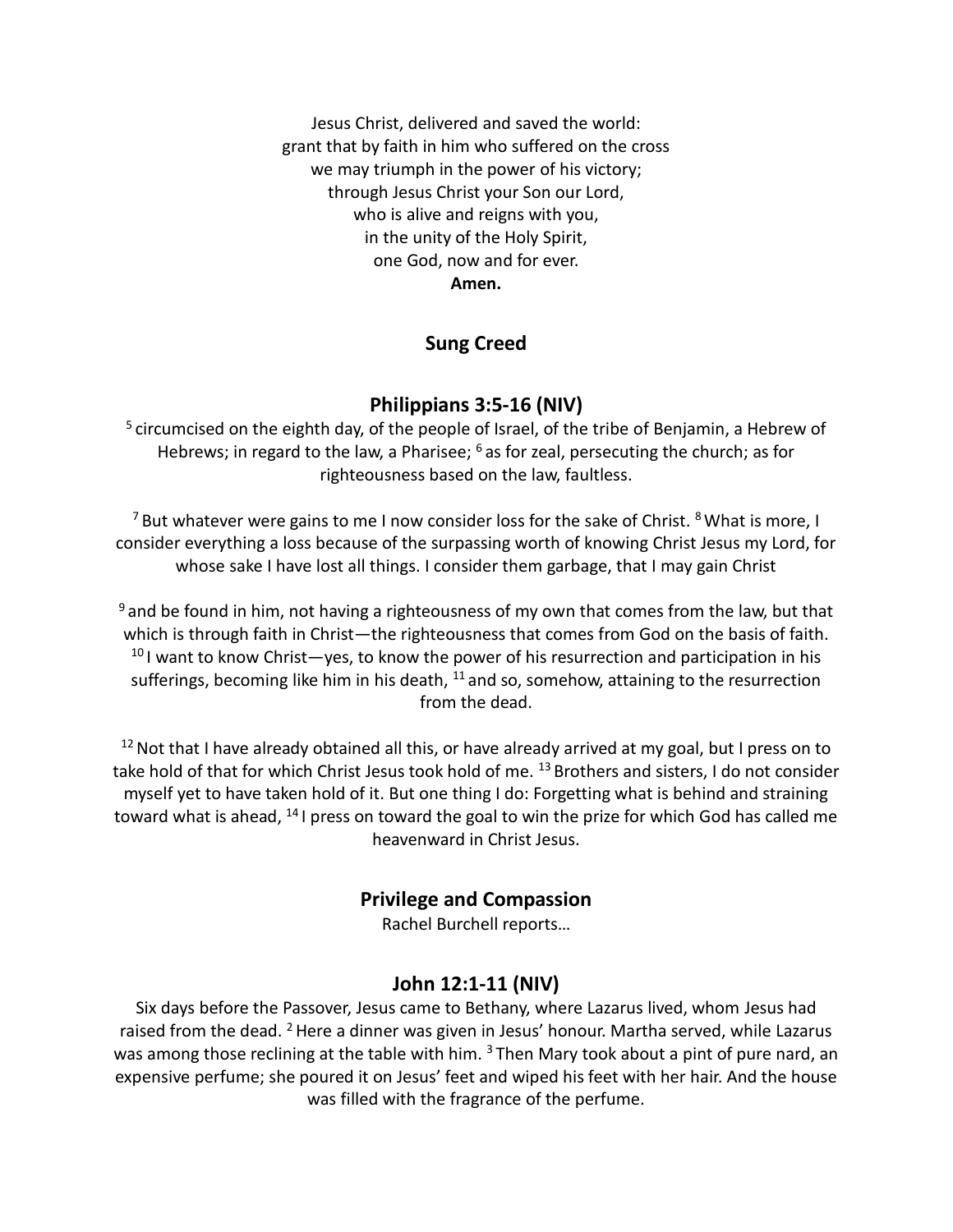<sup>4</sup> But one of his disciples, Judas Iscariot, who was later to betray him, objected, <sup>5</sup> "Why wasn't this perfume sold and the money given to the poor? It was worth a year's wages."  $6$  He did not say this because he cared about the poor but because he was a thief; as keeper of the money bag, he used to help himself to what was put into it.

 $7$  "Leave her alone," Jesus replied. "It was intended that she should save this perfume for the day of my burial. <sup>8</sup> You will always have the poor among you, but you will not always have me."  $9$  Meanwhile a large crowd of Jews found out that Jesus was there and came, not only because of him but also to see Lazarus, whom he had raised from the dead. <sup>10</sup> So the chief priests made plans to kill Lazarus as well,  $^{11}$  for on account of him many of the Jews were going over to Jesus and believing in him.

## **Passion Sunday Reflection by Jill Wright (AWA)**

### **'The Passion Translation' of part of Philippians 3:**

9. **My passion** is to be consumed with him and not cling to my own "righteousness" based on keeping the written Law….

12. I admit that I haven't yet acquired the absolute fulness that I'm pursuing, but **I run with passion** *into his abundance* so that I may reach the purpose for which Christ Jesus laid hold of me to make me his own. I don't depend on my own strength to accomplish this….

15. So let all who are fully mature have this same **passion**, and if anyone is not yet gripped by these desires, God will reveal it to them. And let us all advance together to reach this victory-prize, **following one path with one passion**.

# **All I once held dear**

### **To be in Your Presence**

### **I will offer up my life**

(based on Mary's action in John 12)

### **Our Prayers**

led by Derrick

### **The Lord's Prayer**

As our Saviour taught us, so we pray: